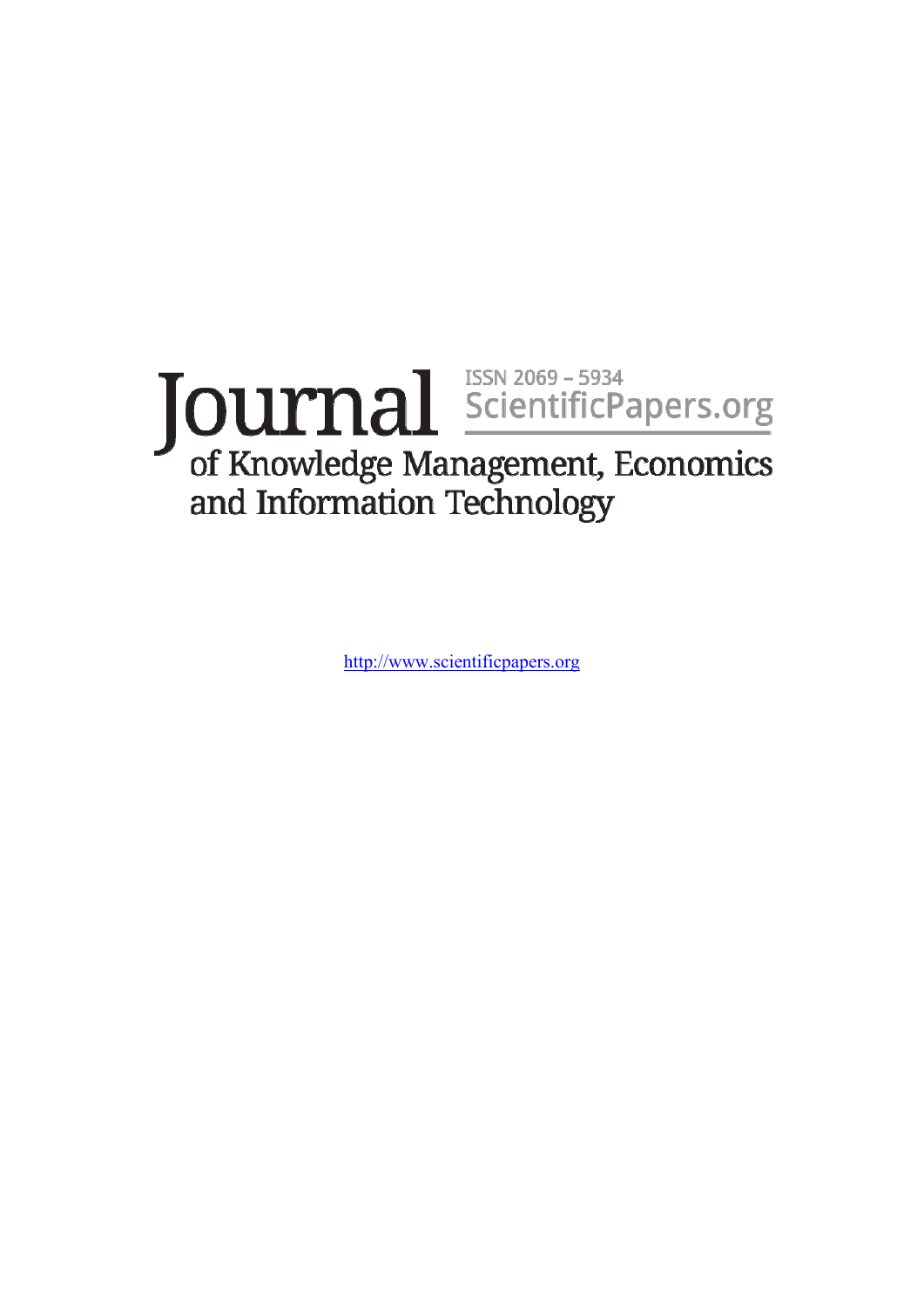# **How to use Fibonacci retracement to predict forex market**

Violeta Gaucan, Titu Maiorescu University, Bucharest, Romania

*Abstract: In the material below I have tried to explain how can be used Fibonacci Retracement as an important tool to predict forex market. In this article I have included some graphic formats such as Fibonacci arcs, fan, channel, expansion, wich are created also with Fibonacci retracement and also rules to perfect chart plotting. I have analyzed some examples of Fibonacci retracements pattern in a downtrend and in an uptrend. In this article I have used and combine material from different sources trying to create a start point for those one of you that are interested.* 

## *Keywords: Fibonacci ratios, downtrend, uptrend, suport and resistance levels*

"Fib numbers" (as they are often referred to) also appear in many aspects of nature such as the arrangement of leaves on a stem and the branching of trees. Some day traders, swing traders and investors therefore say that the nature of the financial markets also manifest themselves in the structure of Fibonacci numbers.

Now the big question: Do Fibonacci numbers have a dramatic influence on the financial markets? Should you use Fibonacci trading in your trading system to help with your stock market analysis? Therefore Fib numbers are indeed significant in trading if for no other reason than they become a self-fulfilling prophecy through their use by a massive number of Fibonacci Forex, stock and futures traders. And those numbers can be used to calculate Fibonacci retracement levels. How? we will find together in the material below.

# **History and mathematics**

*Fibonacci*(1175-1240) was one of the greatest mathematicians of the Middle Ages. He was born in Italy in Pisa town. In 1202 after a trip to Egypt, he come back in Italy where it publishes a treatise on arithmetic and algebra named *"Incipit Liber Abacci"*( compositus a *Leonardo filius Bonacci Pisano*). In this treaty introduces for the first time Arabic numeral system in Europe, and the numbers we use today: 0,1, 2, 3,…,9. Leonardo da Pisa, is rightly considered the first great original mathematician of Europe.

In his many trips (Egypt, Syria, Greece, Sicily) he takes contact with Greek and Arabic culture. The story of numbers appears in Italy in 1202, with the advent of the book Liber Abaci, written by Leonardo Pisano, by then 27 years old. The book has 15 sheets heads, and are written entirely by hand, the pattern appeared 300 years later. Fibonacci book begins with notions about the identification numbers of the units digit of tens, hundreds, of thousands, etc. In the last chapters we find calculations with integer numbers and fractions, proportions rules, extraction of square roots and higher order, then presents the solutions of linear and quadratic equations. *Liber Abaci* was filled with practical examples: calculation of financial accounting, corporate income, money exchange, conversion of weights, and the calculation of loan with interest.

In terms of mathematic, Fibonacci numbers  $f_n$  are given by the following recurrence:  $f_0 = 0, f_1 = 1, f_{n+1} = f_{n-1} + f_n, n \ge 1.$ Theorem 1. If  $\chi^2 = \chi + 1$ , then we have:  $\chi^n = f_n \chi + f_{n-1}$ ,  $n \ge 2$ .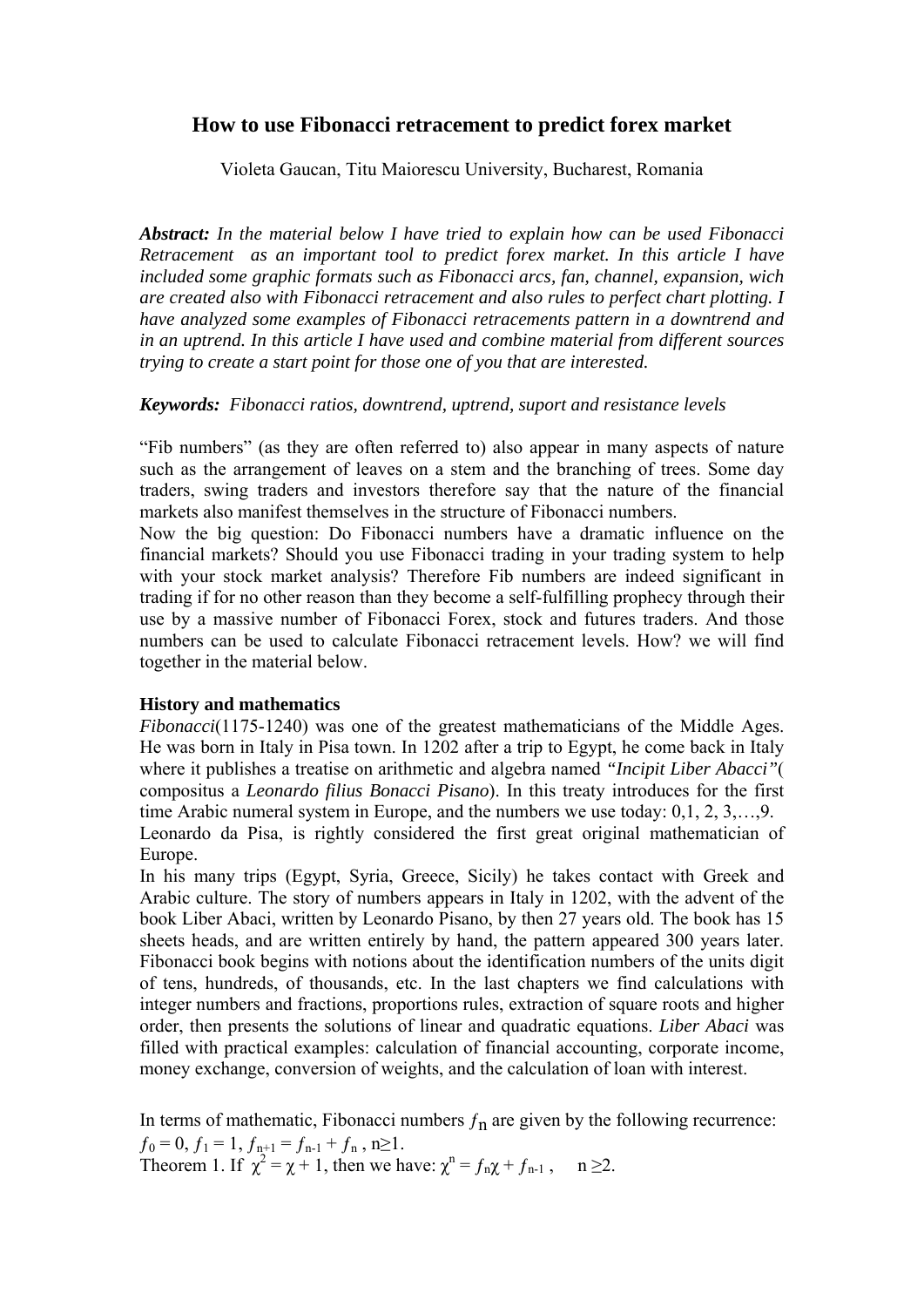Argument: We will prove by induction after n.

For n = 2 the relationship is trivial. We suppose that  $\forall n > 2$  we have  $\chi^{n-1} = f_{n-1}\chi +$  $f_{n-2}$ . Then  $\chi^{n} = \chi^{n-1} \cdot \chi = f_{n-1}(\chi + 1) + f_{n-2}\chi = (f_{n-1} + f_{n-2})\chi + f_{n-1} = f_n\chi + f_{n-1}$ . Theorema 2. (Binet formula). The n-th term of the Fibonacci sequence is given by:

$$
f_{n} = \frac{1}{\sqrt{5}} \left( \frac{1+\sqrt{5}}{2} \right)^{n} - \left( \frac{1-\sqrt{5}}{2} \right)^{n}, \ n \ge 0.
$$

Argument: Equation roots  $\chi^2 = x + 1$  are  $\varphi =$ 2  $\frac{1+\sqrt{5}}{2}$  and 1 -  $\varphi$  = 2  $1-\sqrt{5}$ 

From theorem 1., we have:  $\varphi^{n} = \varphi f_{n} + f_{n-1}$  and  $(1 - \varphi^{n}) = (1 - \varphi)f_{n} + f_{n-1}$ Forward  $\varphi^{n} - (1 - \varphi)^{n} = \sqrt{5f_n}$ , from where result the Binet formula.

## **Fibonacci sequence in forex market**

Fibonacci retracement is a very popular tool used by many technical traders to help identify strategic places for transactions to be placed, target prices or stop losses. The notion of retracement is used in many indicators such as Tirone levels, Gartley patterns, Elliott Wave theory and more. After a significant price movement up or down, the new support and resistance levels are often at or near these lines.

The Fibonacci sequence is simply beginning with the numbers 0 and 1, and then each number after that is the sum of the previous two.

 $So$ 

 $0 + 1 = 1$ 

Then you take the sum of the last 2 numbers of the above equation and add them:  $1 + 1 = 2$ 

Then you take the sum of the last 2 numbers of the above equation and add them:  $1 + 2 = 3$ 

Then you take the sum of the last 2 numbers of the above equation and add them:  $2 + 3 = 5$ 

Then you take the sum of the last 2 numbers of the above equation and add them:  $3 + 5 = 8$ 

Then you take the sum of the last 2 numbers of the above equation and add them:  $5 + 8 = 13$ 

Then you take the sum of the last 2 numbers of the above equation and add them:  $8 + 13 = 21$ 

… and on it goes to infiinity!

The Fibonacci sequence of numbers is as follows: 0, 1, 1, 2, 3, 5, 8, 13, 21, 34, 55, 89, 144, etc.

Each term in this sequence is simply the sum of the two preceding terms and sequence continues infinitely. One of the remarkable characteristics of this numerical sequence is that each number is approximately 1.618 times greater than the preceding number. This common relationship between every number in the series is the foundation of the common ratios used in retracement studies.

# **Fibonacci ratios**

Fibonacci ratios are mathematical relationships, expressed as ratios, derived from the Fibonacci sequences.

The key Fibonacci ratios are 0%, 23.6%, 38.2%, 50%, 61.8% and 100%.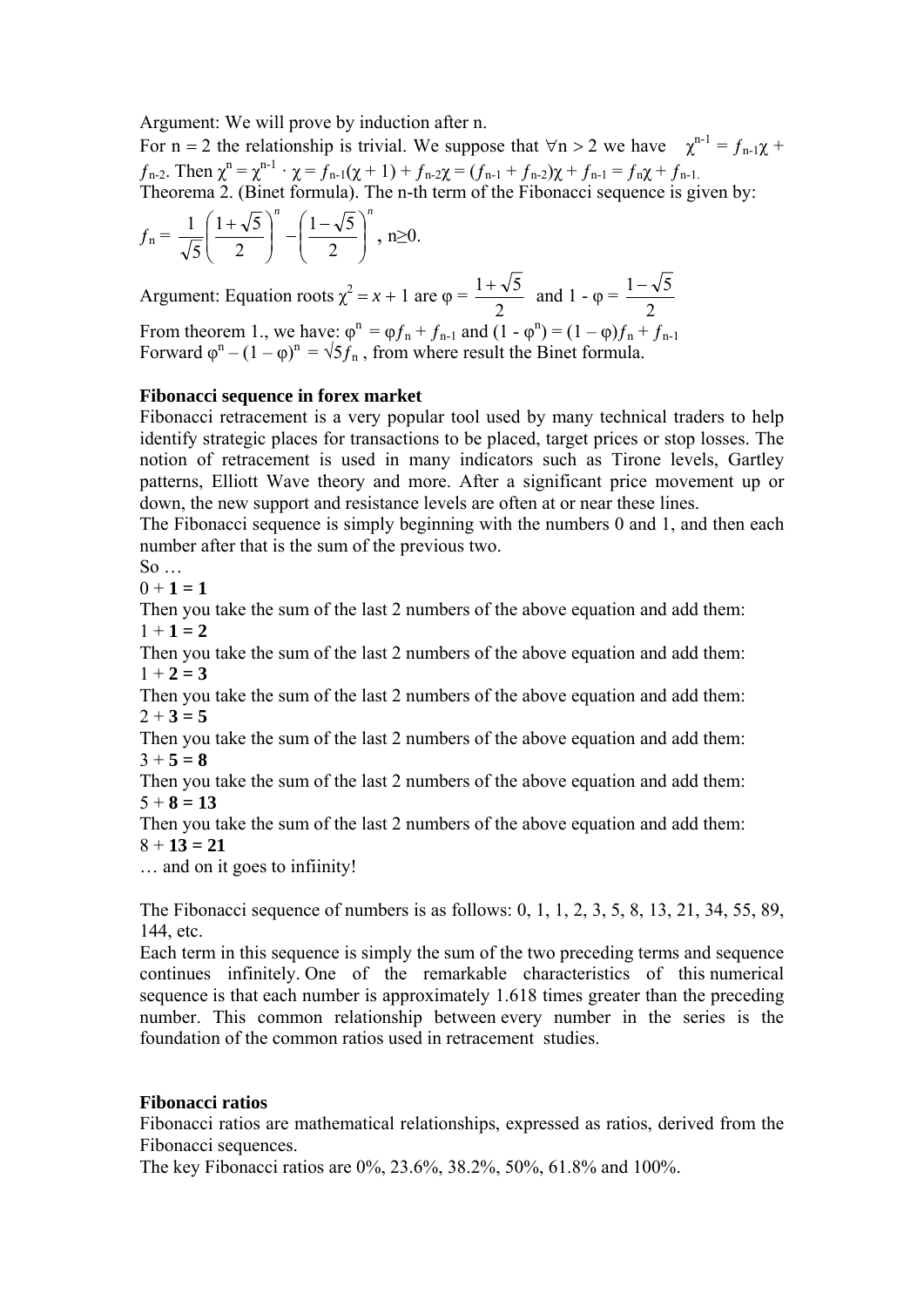$$
F_{100\%} = \left(\frac{1+\sqrt{5}}{2}\right)^0 = 1
$$

The key Fibonacci ratio of 0.618% - also referred to as "the golden ratio" or "the golden mean" - is found by dividing any number in the sequence by the number that immediately follows it. For example: 8/13 is approximately 0.6154, and 55/89 is approximately 0.6180.

$$
F_{61,8\%} = \left(\frac{1+\sqrt{5}}{2}\right)^{-1} \approx 0,6180
$$

The 0.382 ratio is found by dividing any number in the sequence by the number that is found two places to the right. For example: 34/89 is approximately 0.3820.

$$
F_{38,2\%} = \left(\frac{1+\sqrt{5}}{2}\right)^{-2} \approx 0,381966
$$

The 0.236 ratio is found by dividing any number in the sequence by the number that is three places to the right. For example: 55/233 is approximately 0.2361.

$$
F_{23,6\%} = \left(\frac{1+\sqrt{5}}{2}\right)^{-3} \approx 0,236068
$$

The 0 ratio is  $\cdot$ 

$$
F_{0\%} = \left(\frac{1+\sqrt{5}}{2}\right)^{-\infty} = 0
$$

The 0.500 ratio is derived from dividing the number 1 (third number in the sequence) by the number 2 (forth number in the sequence).

$$
F_{50\%}=\,\frac{1}{2}=0,500000
$$

The 50% retracement level is not really a Fibonacci ratio, but it is used because of the overwhelming tendency for an asset to continue in a certain direction once it completes a 50% retracement.

Fibonacci retracement is created by taking two extreme points on a chart and dividing the vertical distance by the key Fibonacci ratios. 0.0% is considered to be the start of the retracement, while 100.0% is a complete reversal to the original part of the move. Once these levels are identified, horizontal lines are drawn and used to identify possible support and resistance.

#### **Other ratios**

The 0.764 ratio is the result of subtracting 0.236 from the number 1.

$$
F_{76,4\%} = 1 - \left(\frac{1+\sqrt{5}}{2}\right)^{-3} \approx 0,763932
$$

The 0.786 ratio is:

$$
F_{78,6\%} = \left(\frac{1+\sqrt{5}}{2}\right)^{\frac{1}{2}} \approx 0,786151
$$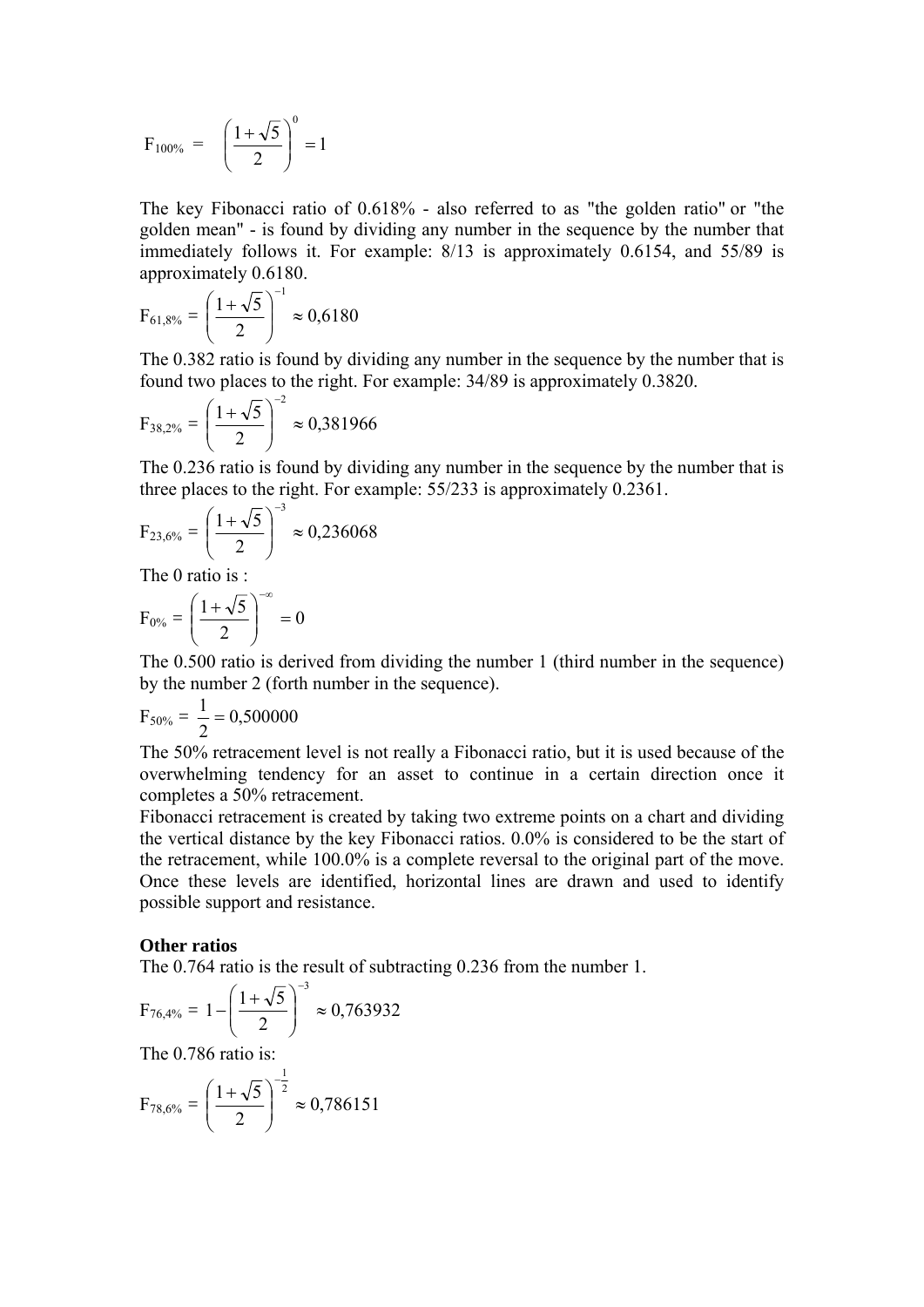

*Fig. 1. Fibonacci ratios. Graphic representation* 

For reasons that are unclear, these ratios seem to play an important role in the stock market, just as they do in nature, and can be used to determine critical points that cause an asset's price to reverse. The direction of the prior trend is likely to continue once the price of the asset has retraced to one of the ratios listed above.

The following chart illustrates how Fibonacci retracement can be used. Notice how the p[rice changes direction as it approaches the support/resistance levels.](http://www.fibonacciretracement.net/fibonacci-retracement-trading/fibonacci-retracement-eurusd/) 



*Fig. 2.* Fibonacci retracement to the 23.6% level on the EURUSD

# **Fibonacci Retracements Pattern**

Stocks will often pull back or retrace a percentage of the previous move before reversing. These Fibonacci retracements often occur at three levels – 38.2%, 50%, and 61.8%.

The use of Fibonacci retracement levels in online stock trading, stock market analysis (as well as futures, Forex, etc.) serves to help determine how far one expects a market to retrace before continuing in the direction of the trend.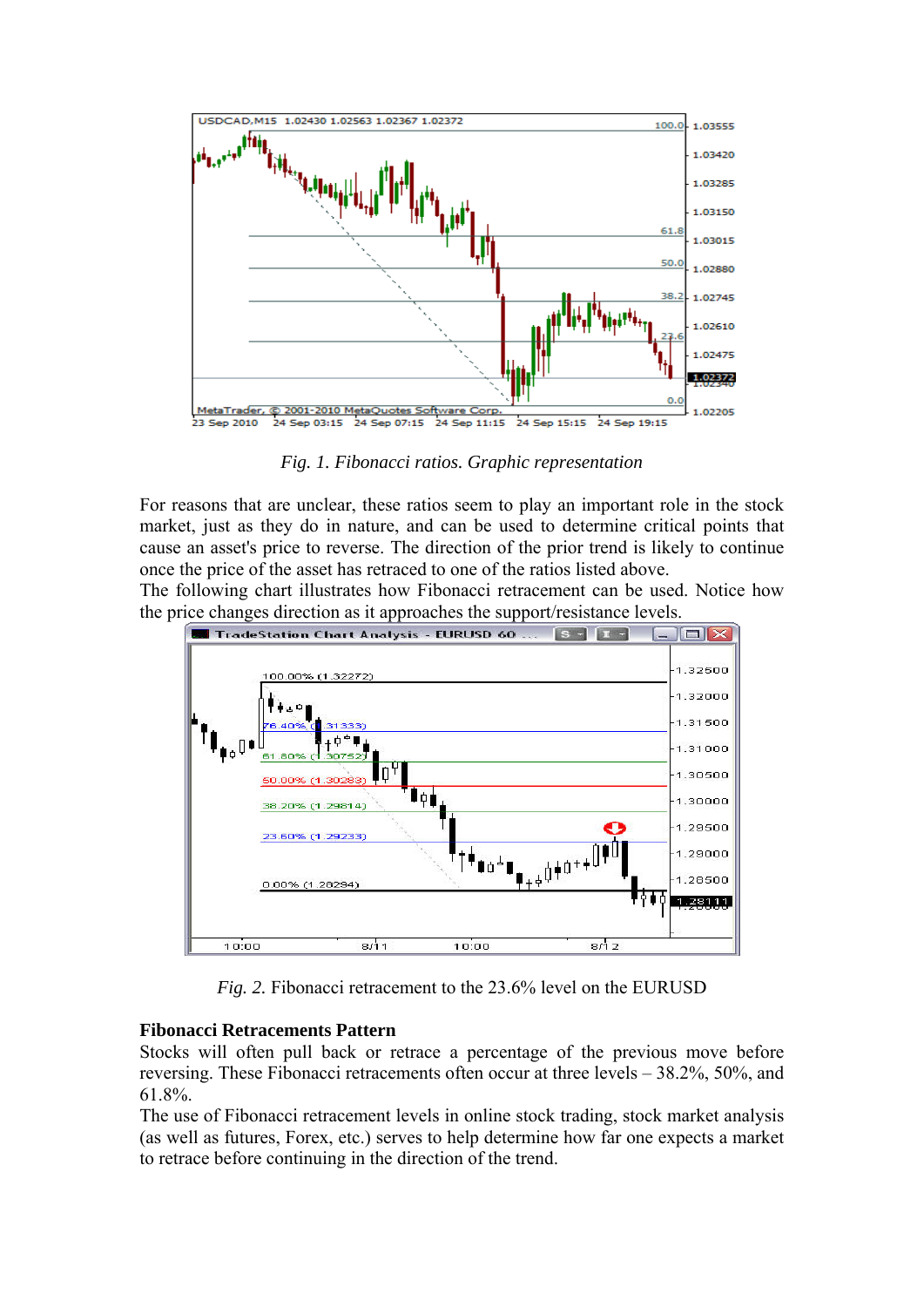It is often used with other technical analysis indicators such as a moving average, stochastics, RSI, candlestick patterns, etc. When using Fibonacci Forex, stocks, futures and commodities can all be traded using the Fibonacci retracement of a trend. The first thing you should know about the Fibonacci tool is that it works best when the market is trending.

The idea is to go long (or buy) on a retracement at a Fibonacci support level when the market is trending up, and to go short (or sell) on a retracement at a Fibonacci resistance level when the market is trending down. In order to find these retracement levels, you have to find the recent significant Swing Highs and Swings Lows.

Then, for downtrends, click on the Swing High and drag the cursor to the most recent Swing Low. For uptrends, do the opposite. Click on the Swing Low and drag the cursor to the most recent Swing High.



*Fig. 3.* A daily chart of AUD/USD

Here we plotted the Fibonacci retracement Levels by clicking on the Swing Low at .6955 on April 20 and dragging the cursor to the Swing High at .8264 on June 3. Tada! The software magically shows you the retracement levels.

As you can see from the chart, the retracement levels were .7955 (23.6%), .7764 (38.2%), 7609 (50.0%), .7454 (61.8%), and .7263 (76.4%).

Now, the expectation is that if AUD/USD retraces from the recent high, it will find support at one of those Fibonacci levels because traders will be placing buy orders at these levels as price pulls back.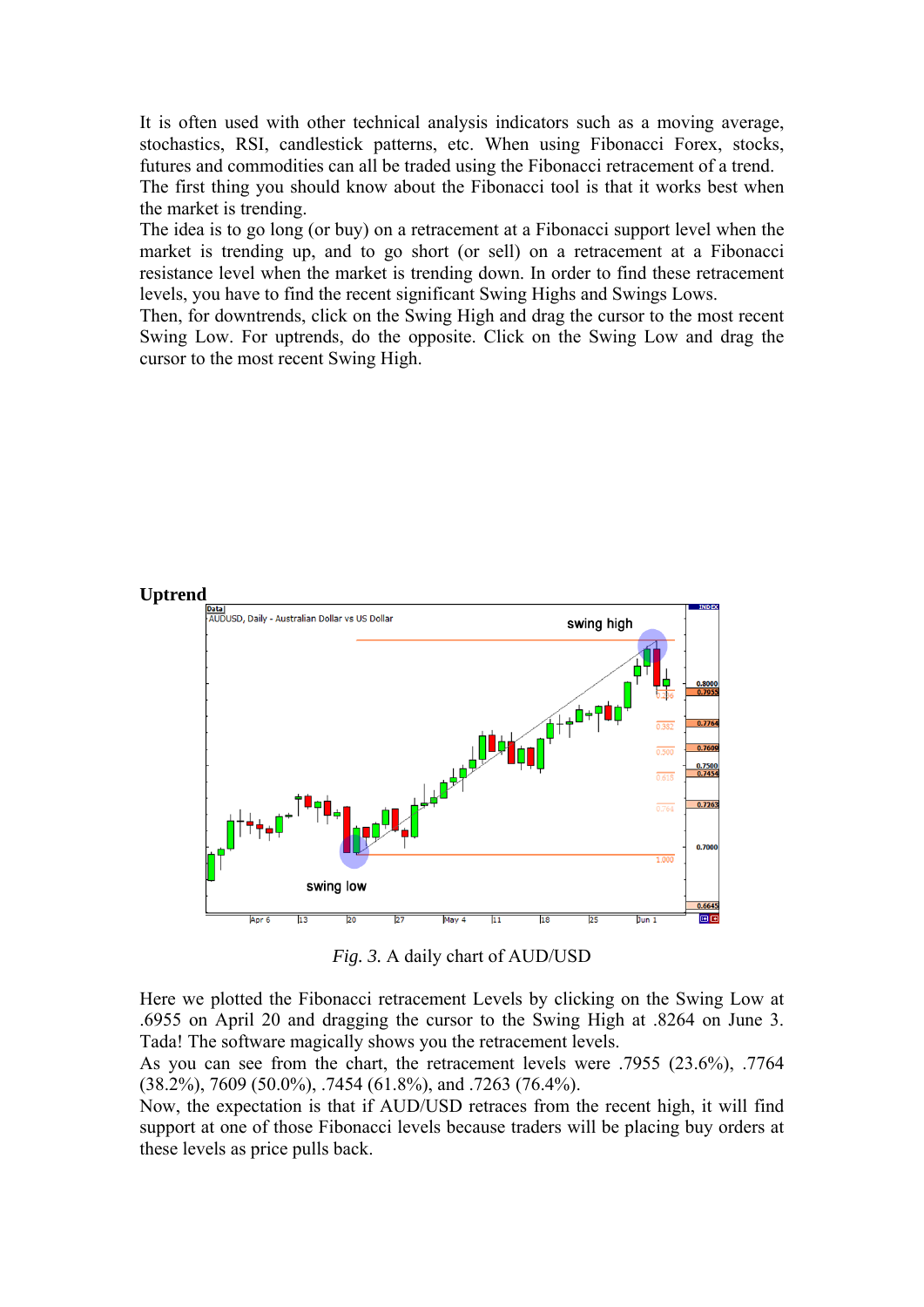In theory Fibonacci retracement in an uptrend can also be represented as in the picture below:



*Fig. 4.* Representation of an uptrend in theory





*Fig. 5.* A daily chart of AUD/USD

Price pulled back right through the 23.6% level and continued to shoot down over the next couple of weeks. It even tested the 38.2% level but was unable to close below it. Later on, around July 14, the market resumed its upward move and eventually broke through the swing high. Clearly, buying at the 38.2% Fibonacci level would have been a profitable long term trade!

## **Downtrend**

Now, let's see how we would use the Fibonacci retracement tool during a downtrend. Below is a 4-hour chart of EUR/USD.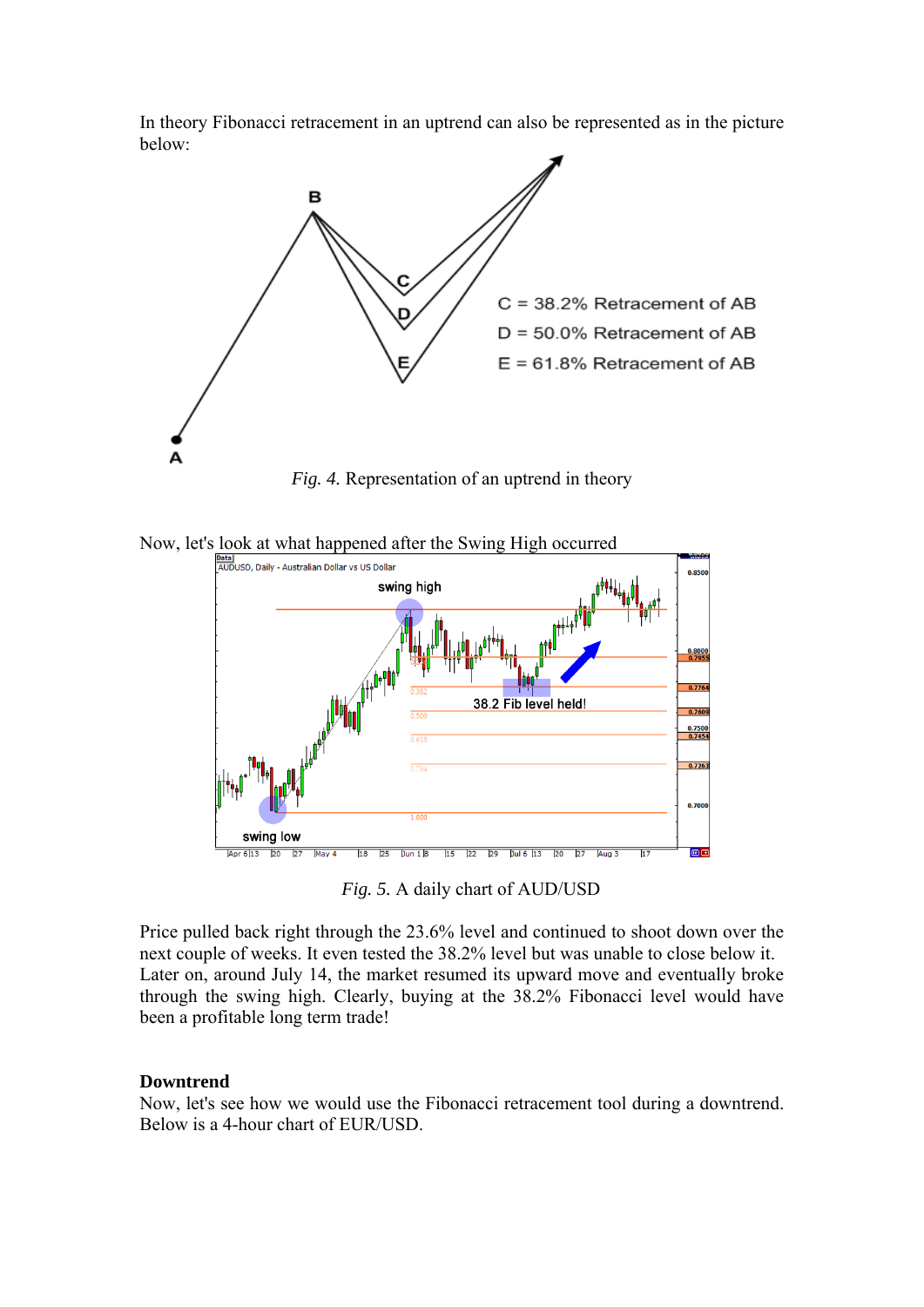

*Fig. 6.* A daily chart of EUR/USD

As you can see, we found our Swing High at 1.4195 on January 26 and our Swing Low at 1.3854 a few days later on February 2. The retracement levels are 1.3933  $(23.6\%)$ , 1.3983  $(38.2\%)$ , 1.4023  $(50.0\%)$ , 1.4064  $(61.8\%)$  and 1.4114  $(76.4\%)$ .

The expectation for a downtrend is that if price retraces from this low, it will encounter resistance at one of the Fibonacci levels because traders will be ready with sell orders there.

In theory Fibonacci retracement in an downtrend can also be represented as in the picture below:



*Fig. 7.* Representation of an downtrend in theory Let's take a look at what happened next.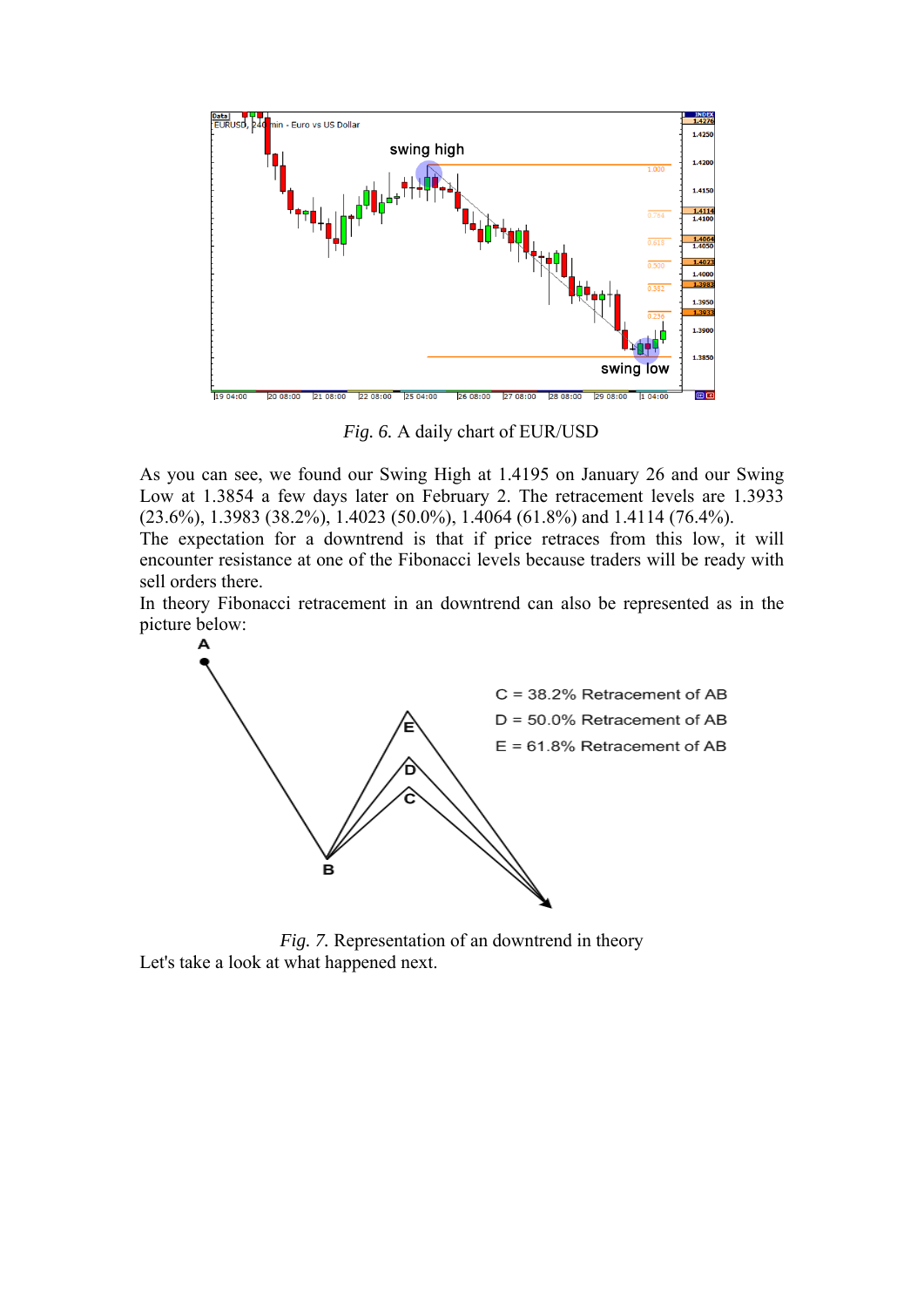

 *Fig. 8.* A daily chart of EUR/USD

The market did try to rally, stalled below the 38.2% level for a bit before testing the 50.0% level. If you had some orders either at the 38.2% or 50.0% levels, you would've made some mad pips on that trade.

In these two examples, we see that price *found* some temporary support or resistance at Fibonacci retracement levels.

# **Fibonacci Arcs**

Fibonacci Arcs are built as follows: first, the trend line is drawn between two extreme points, for example, from the trough to the opposing peak. Then three arcs are built having their centers in the second extreme point and intersecting the trend line at Fibonacci levels of 38.2, 50, and 61.8 per cent.



*Fig. 9.* Fibonacci arcs

Fibonacci arcs are considered to be potential support and resistance levels. Fibonacci Arcs and Fibonacci Fans are usually plotted together on the chart, and support and resistance levels are determined by the points of intersection of these lines.

It should be noted that the points of intersection of Arcs and the price curve can change depending on the chart scale since an arc is a part of a circumference, and its form is always the same.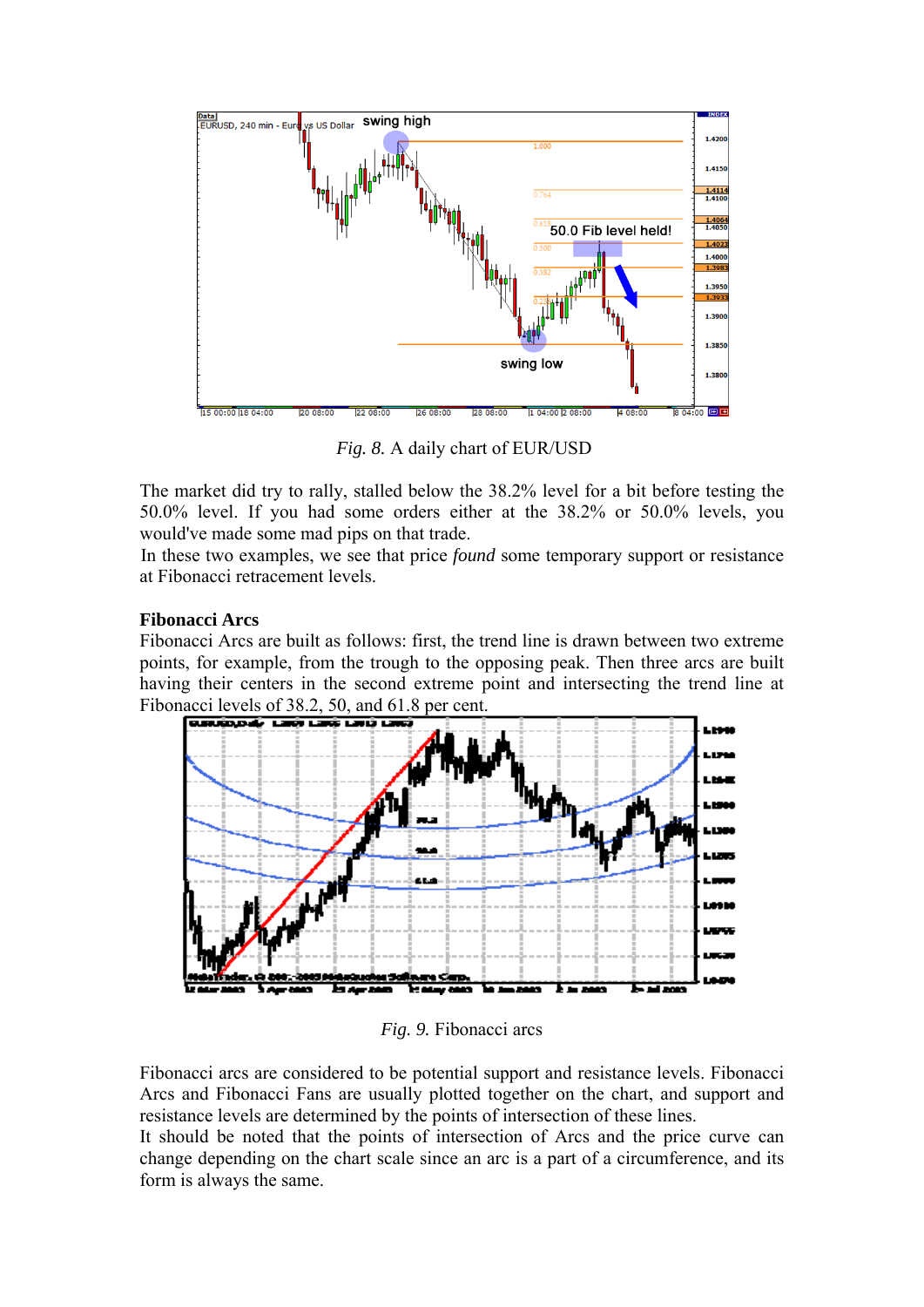### **Fibonacci Fan**

Fibonacci Fan as a line instrument is built as follows: a trend line — for example from a trough to the opposing peak is drawn between two extreme points. Then, an "invisible" vertical line is automatically drawn through the second extreme point. After that, three trend lines intersecting this invisible vertical line at Fibonacci levels of 38.2, 50, and 61.8 percent are drawn from the first extreme point.

These lines are considered to represent support and resistance levels. For getting a more precise forecast, it is recommended to use other Fibonacci instruments along with the Fan.



*Fig. 10.* Fibonacci Fan

## **Fibonacci Time Zones**

Is a sequence of vertical lines having Fibonacci intervals of 1, 2, 3, 5, 8, 13, 21, 34, etc. Significant price changes are considered to be expected near these lines. To build this instrument, it is necessary to specify two points to determine the length of a unit interval. All other lines are built on base of this unit interval according to

Fibonacci Numbers.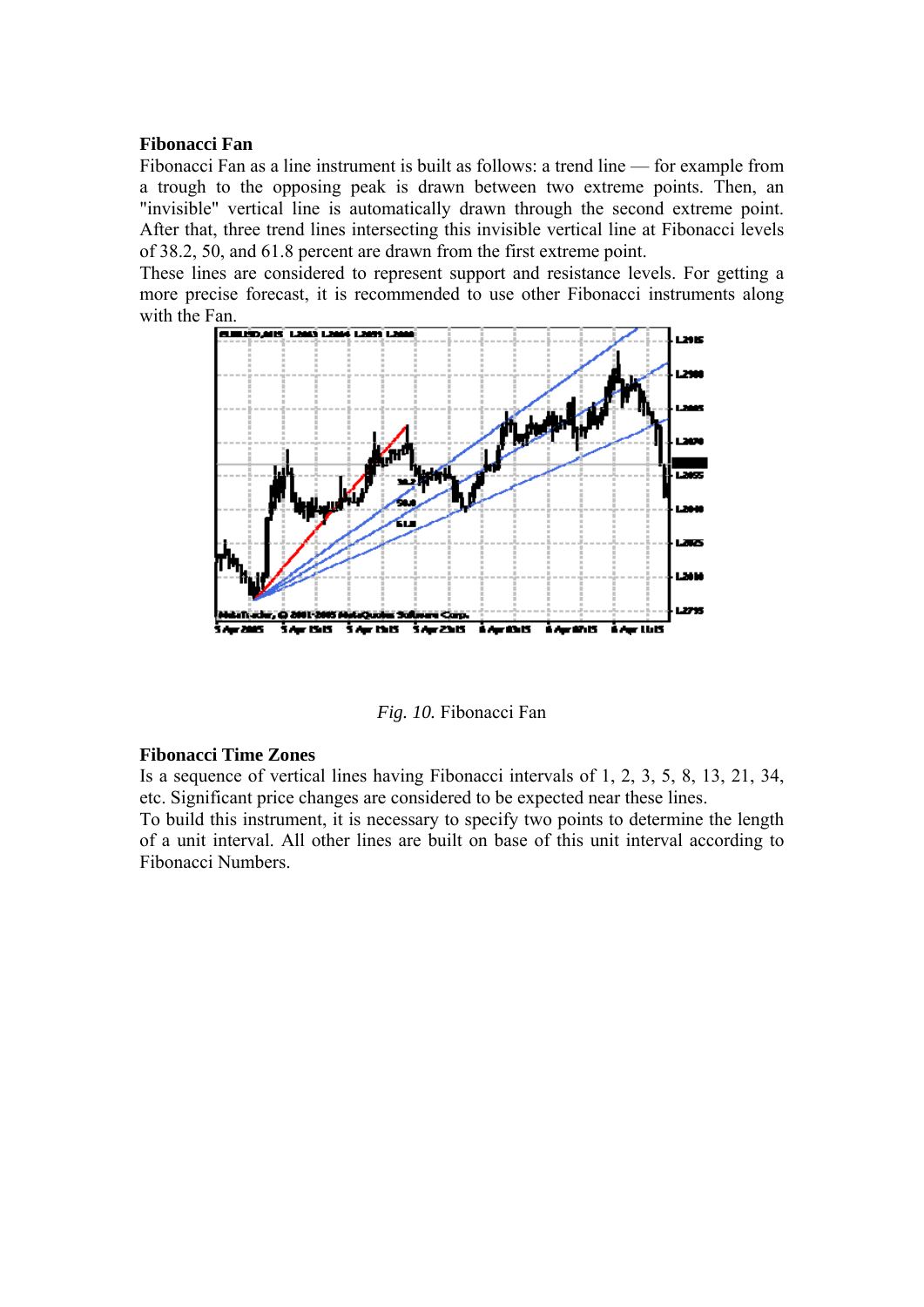

*Fig. 11.* Fibonacci time zones

#### **Fibonacci Expansion**

Fibonacci Expansion is largely similar to Fibonacci Retracement and intended for determining of the end of the third wave. Unlike Fibonacci Retracement, this instrument is built not on the only one trend line, but on two waves.

First, the line of the first wave is drawn, its height will be considered as a unit interval later on. The end of the second wave serves as a reference point for building an invisible vertical line. The corresponding lines are drawn from the reference point on the interval equal to 61.8, 100%, and 161.8 per cent of the unit interval. The third wave is considered to finish near these levels.



*Fig. 12.* Fibonacci expansion

## **Fibonacci Channel**

Fibonacci Channels are built using several parallel trend lines. To build this instrument, the channel having the width taken as a unit width is used. Then, parallel lines are drawn at the values equal to the Fibonacci Numbers, beginning with 0.618 fold size of the channel, then 1.000-fold, 1.618-fold, 2.618-fold, 4.236-fold, etc. As soon as the fifth wave finishes, correction in the direction opposite to the trend can be expected.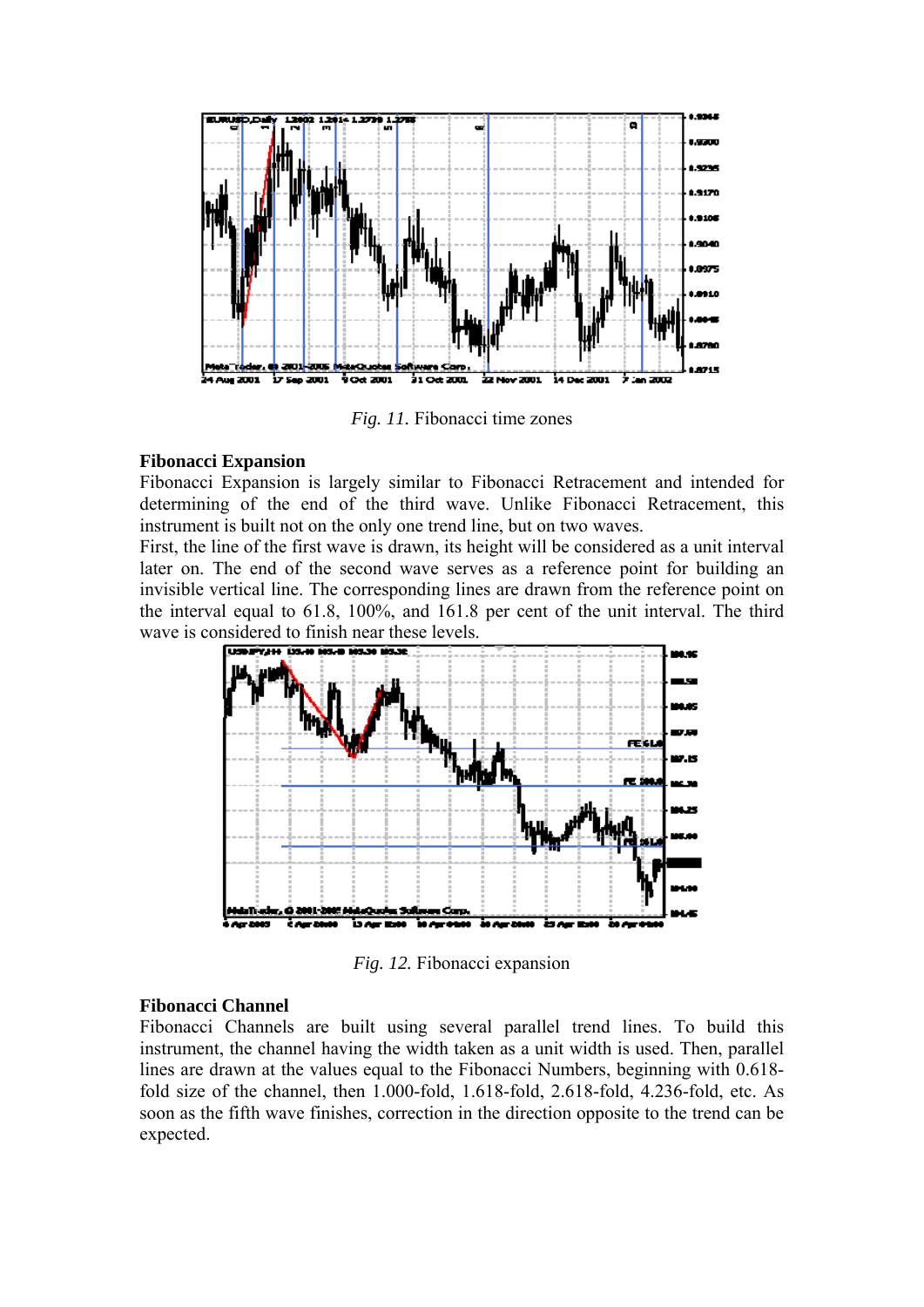It is necessary to remember for a correct Fibonacci Channel building: base line limits the upper part of the channel when trend is ascending, and the lower part of it when trend is descending.



*Fig. 13.* Fibonacci channel

## **Rules to Perfect Fibonacci Chart Plotting**

Fibonacci retracements represent an excellent tool for investors, identifying reversal points on a historical price chart. Anyone can see that on any historical price chart, trading prices will inherently pull back or retrace a percentage of the previous movement before reversing again and then proceeding in the direction of the overall long-term trend.

Historical observations demonstrate that these retracement percentages seem to follow a Fibonacci ratio pattern. By carefully plotting these retracement possibilities on a historical price chart, a trader improves his or her probability towards successful investing. Certain rules are recommended to improve the likelihood of identifying successful entry and exit points.

# **Rule 1: Identify the High and Low**

In order to use Fibonacci retracements, it is important to identify relative high and low prices on a historical chart. The longer the term that is utilized, the more likely the Fibonacci retracement lines plotted will identify significant levels demonstrated support and resistance.

# **Rule 2: Plot the Fibonacci Retracement Levels**

Once a high and low for a time period has been chosen, it will be possible to draw the Fibonacci retracement percentage levels onto the chart. The low point would represent 0%, and the high point represents 100%.

Between these two extremes, one can plot the most significant Fibonacci percentage plot lines of 38.2%, 50%, and 61.8%. It is also beneficial to plot these percentages below and above the high and low. In other words, plot lines that would be 138.2%, 150%, and 200% on the up side above the high, and -30.2%, -50%, and -61.8% on the down side below the low. It should be noted that software exists that will allow you to automatically plot these Fibonacci levels.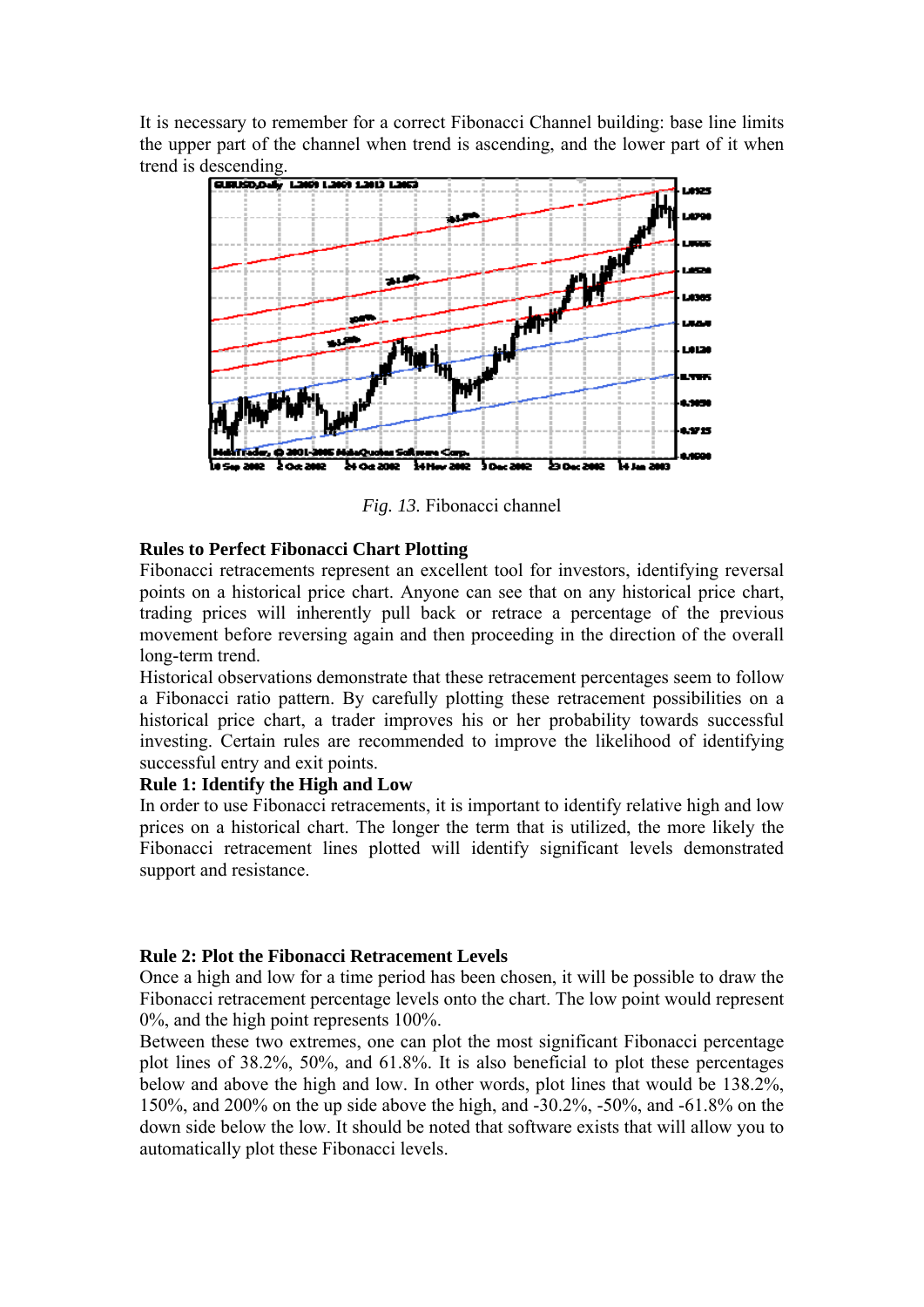### **Rule 3: Observe Historical Behavior**

Once the plot lines have been placed on the chart, it is important to observe at which Fibonacci levels in the historical period under consideration has demonstrated support and resistance. These areas will be objectively seen to show that when approached, retracement clearly resulted.

## **Rule 4: Forecast Future Movement**

The appropriate Fibonacci retracements will vary from investment market to investment market and be a function also of the trading character at any particular time. Consequently, successful use of Fibonacci techniques will be highly dependent on the accurate interpretation of previous price movement activity within the range identified. When the proper Fibonacci retracements have been observed, entry and exit points can be forecasted for position-taking based upon the clearly demonstrated historical record.

#### **Rule 5: Always Have Confirmation**

Through study and observation, many successful traders have mastered the techniques necessary for the use of Fibonacci retracement ratios. As anyone can see, however, the support and resistance represented by these levels do not automatically appear at all times. In other words, after the 38.2% retracement, the price may continue in that direction and not stop or reverse itself until perhaps it reaches 61.8%. What is clear, however, at a certain Fibonacci point, a retracement will occur. As a result of this, the use of Fibonacci techniques is most successful when used in conjunction with other technical analysis tools that confirm what has been identified.

#### **Conclusions**

Fibonacci Retracement trading is used in all markets – online stock trading, Fibonacci Forex trading and also in the futures markets.

Whether or not one believes the Fibonacci trading numbers have any special significance, the fact that they are so pervasively used creates a self-fulfilling prophecy to the levels. Thus, for whatever reason you choose to believe, Fibonacci retracement levels are an important part of technical analysis and should be incorporated into your trading system.

Using Fibonacci retracements in your trading will not make you a professional swing trader, day trader or investor overnight. But used in conjunction with other technical analysis tools such as stochastics, RSI, MACD, moving averages, candlestick patterns, etc., they can be a very valuable addition to any traders tool box. , Fibonacci retracement levels are the basis for Fibonacci trading and an important part of technical analysis and stock market analysis.

#### **References**

[1] Alexander Elder, *Trading for a living*, Ed. John Wiley & Sons, Canada 1993 [2] Neculai Stanciu, May 2010, Revista Electronică MateInfo.ro, [online], [http://www.mateinfo.ro/problema\\_saptamanii%20\\_concurs\\_matematica\\_web/mai201](http://www.mateinfo.ro/problema_saptamanii%20_concurs_matematica_web/mai2010/mai2010_stanciu_n/MAI2010_stanciu_n.xht) [0/mai2010\\_stanciu\\_n/MAI2010\\_stanciu\\_n.xht](http://www.mateinfo.ro/problema_saptamanii%20_concurs_matematica_web/mai2010/mai2010_stanciu_n/MAI2010_stanciu_n.xht)

[3] Mark Whistler, May 12, 2010, How to Profit from Fibonacci Retracements in Forex Trading, [online], [read in 10 february, 2011],

[http://www.tradingmarkets.com/.site/forex/how\\_to/articles/-75248.cfm](http://www.tradingmarkets.com/.site/forex/how_to/articles/-75248.cfm)

[4] <http://www.investopedia.com/terms/f/fibonacciretracement.asp>